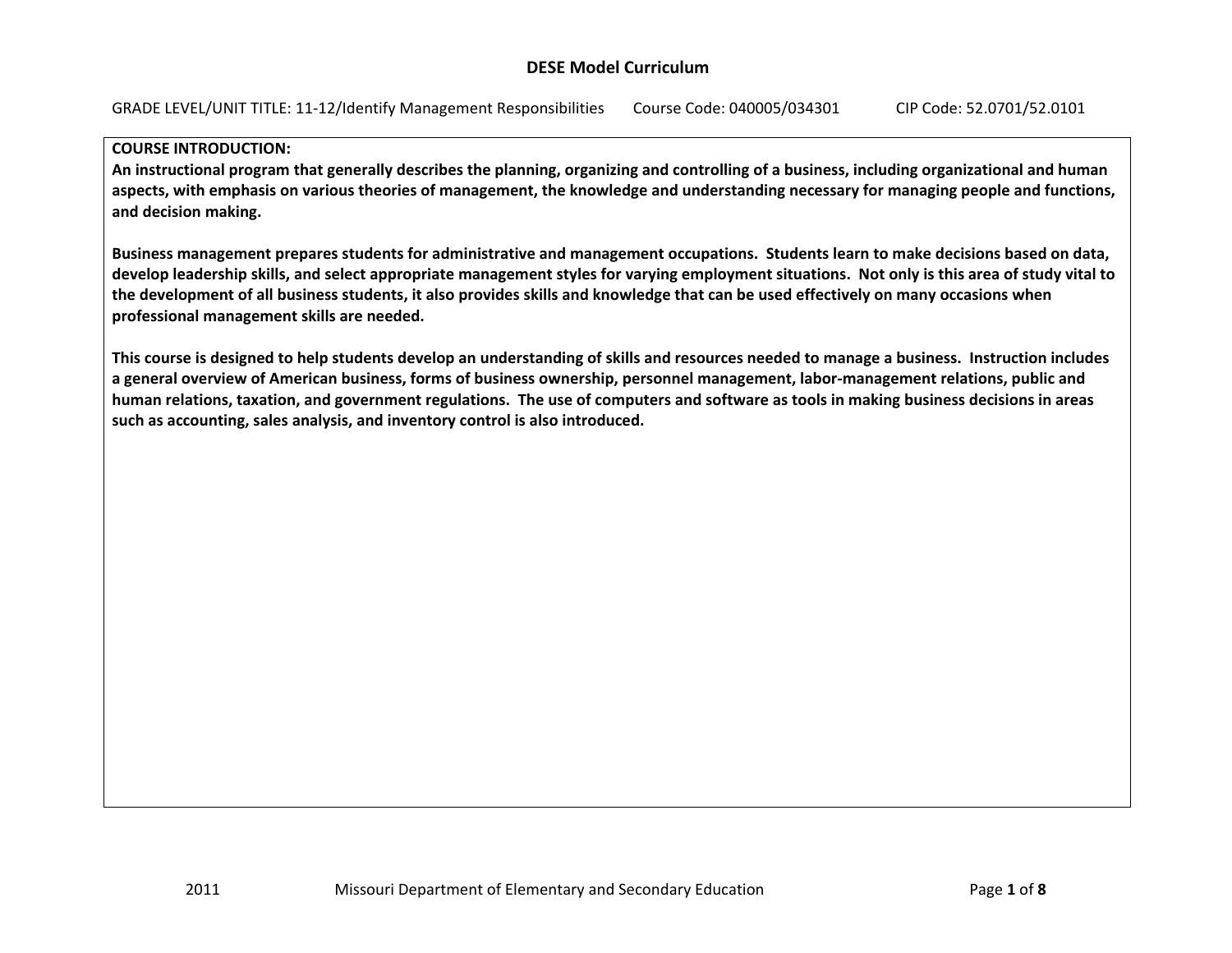GRADE LEVEL/UNIT TITLE: 11‐12/Identify Management Responsibilities Course Code: 040005/034301 CIP Code: 52.0701/52.0101

| UNIT DESCRIPTION:                                         | <b>SUGGESTED UNIT TIMELINE: 1 WEEK</b> |
|-----------------------------------------------------------|----------------------------------------|
| Students will learn the role and functions of management. | CLASS PERIOD (min.): 50 MINUTES        |
|                                                           |                                        |

#### **ESSENTIAL QUESTIONS:**

2011

- 1. What are the various roles and functions performed by managers?
- 2. What are the different types of leadership styles?
- 3. How are goals, strategies and objectives developed by managers?
- 4. How does technology impact management decisions?

| <b>ESSENTIAL MEASURABLE LEARNING</b>                                                                         | <b>CCSS LEARNING GOALS</b>            | <b>CROSSWALK TO STANDARDS</b>                                              |                           |                                                                                                                                                              |                |
|--------------------------------------------------------------------------------------------------------------|---------------------------------------|----------------------------------------------------------------------------|---------------------------|--------------------------------------------------------------------------------------------------------------------------------------------------------------|----------------|
| <b>OBJECTIVES</b>                                                                                            | (Anchor<br><b>Standards/Clusters)</b> | <b>National</b><br><b>Business</b><br><b>Education</b><br><b>Standards</b> | <b>CCSS</b>               | <b>MBA Research Standards</b>                                                                                                                                | <b>DOK</b>     |
| Discuss various roles of<br>$\mathbf{1}$ .<br>management (e.g., figurehead,<br>spokesperson, problem solver) |                                       | Management<br>III.B.2.1                                                    | SL.11-12.4<br>SL.11-12.5  | <b>Understands tools,</b><br>techniques, and systems<br>that affect a business's<br>ability to plan, control,<br>and organize an<br>organization/department. | $\overline{2}$ |
| Identify situations in which<br>2.<br>managers perform in these various<br>roles                             |                                       | <b>Management</b><br>III.C.2.1<br>Management<br>III.C.2.2                  | SL.11-12.4<br>SL.11-12.5  | <b>Understands tools,</b><br>techniques, and systems<br>that affect a business's<br>ability to plan, control,<br>and organize an<br>organization/department. | 1              |
| Describe various functions of<br>3.<br>management (e.g., planning and                                        |                                       | Management<br>III.C.3.1                                                    | <b>WHST.11-</b><br>12.2.a | <b>Understands tools,</b><br>techniques, and systems                                                                                                         | $\overline{2}$ |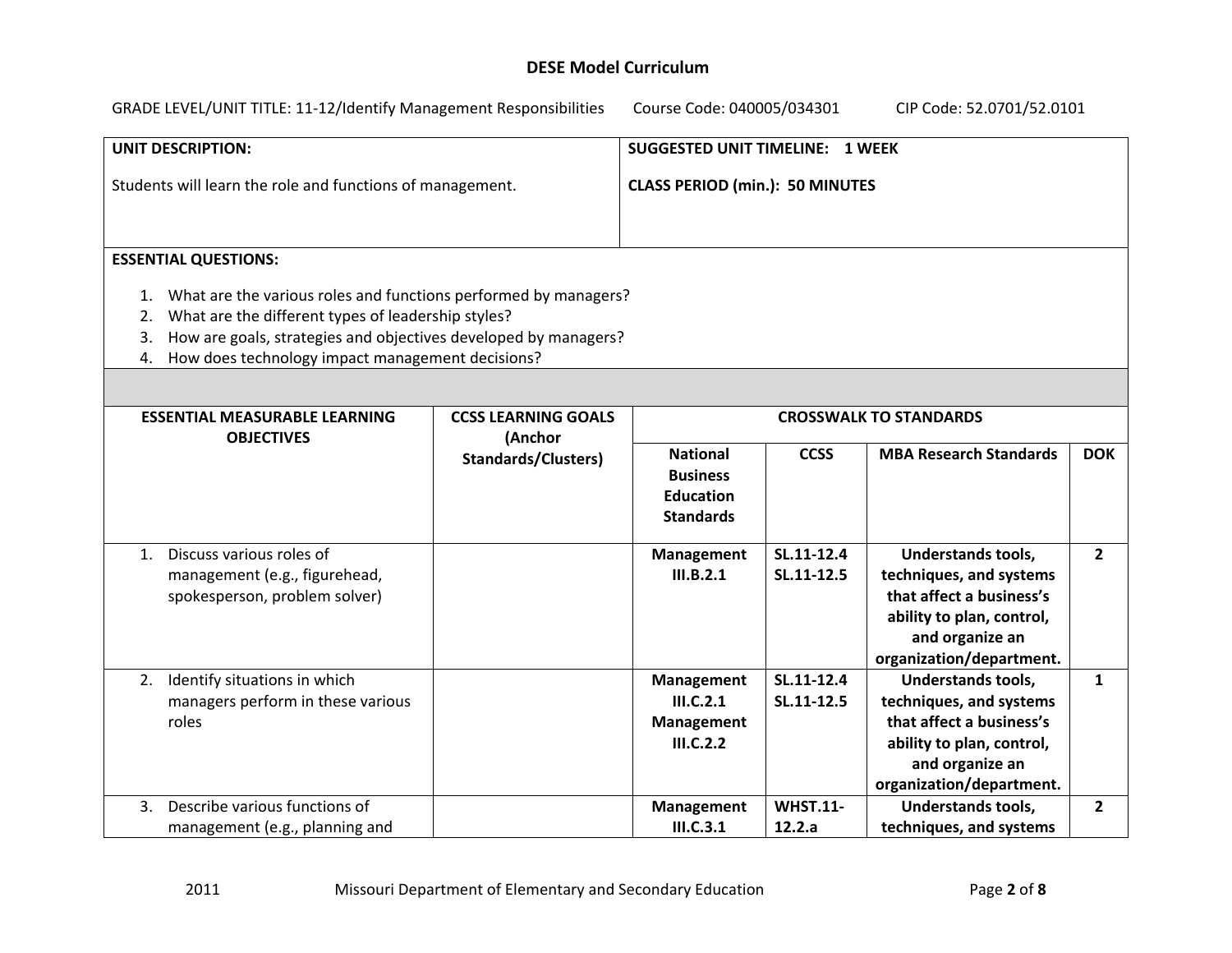GRADE LEVEL/UNIT TITLE: 11‐12/Identify Management Responsibilities Course Code: 040005/034301 CIP Code: 52.0701/52.0101

| delegating)                                                                                                             | Management<br>III.C.3.2<br>Management<br>III.C.3.3<br>Management<br>III.C.3.4                                   | <b>WHST.11-</b><br>12.6                              | that affect a business's<br>ability to plan, control,<br>and organize an<br>organization/department.                                                         |                         |
|-------------------------------------------------------------------------------------------------------------------------|-----------------------------------------------------------------------------------------------------------------|------------------------------------------------------|--------------------------------------------------------------------------------------------------------------------------------------------------------------|-------------------------|
| 4. Apply the functions of management<br>that are needed to complete a given<br>task                                     | Management<br>III.C.4.1<br>Management<br>III.C.4.2<br>Management<br>III.C.4.3<br>Management<br><b>III.C.4.4</b> | <b>WHST.11-</b><br>12.2.a<br><b>WHST.11-</b><br>12.6 | <b>Understands tools,</b><br>techniques, and systems<br>that affect a business's<br>ability to plan, control,<br>and organize an<br>organization/department. | 4                       |
| 5. Identify different leadership styles<br>and their characteristics                                                    | Management<br>$II.A.3.1-2$<br>Management<br>II.A.3.2<br>Management<br>II.A.4.1<br>Management<br>II.A.4.2        | <b>WHST.11-</b><br>12.2.a<br><b>WHST.11-</b><br>12.6 | <b>Understands tools,</b><br>techniques, and systems<br>that affect a business's<br>ability to plan, control,<br>and organize an<br>organization/department. | $\mathbf{1}$            |
| 6. Write "SMART" goals that meet<br>appropriate criteria: Specific,<br>Measurable, Achievable, Realistic,<br>Time bound | Management<br>I.A.3.1<br>Management<br>I.A.3.2<br>Management<br>I.A.3.3                                         | <b>WHST.11-</b><br>12.4<br><b>WHST.11-</b><br>12.5   | <b>Understands tools,</b><br>techniques, and systems<br>that affect a business's<br>ability to plan, control,<br>and organize an<br>organization/department. | 4                       |
| Develop an action plan that states<br>7.<br>goals, strategies, and objectives                                           | Management<br>I.A.3.1<br>Management<br>I.A.3.2                                                                  | <b>WHST.11-</b><br>12.4<br><b>WHST.11-</b><br>12.5   | Understands tools,<br>techniques, and systems<br>that affect a business's<br>ability to plan, control,                                                       | $\overline{\mathbf{3}}$ |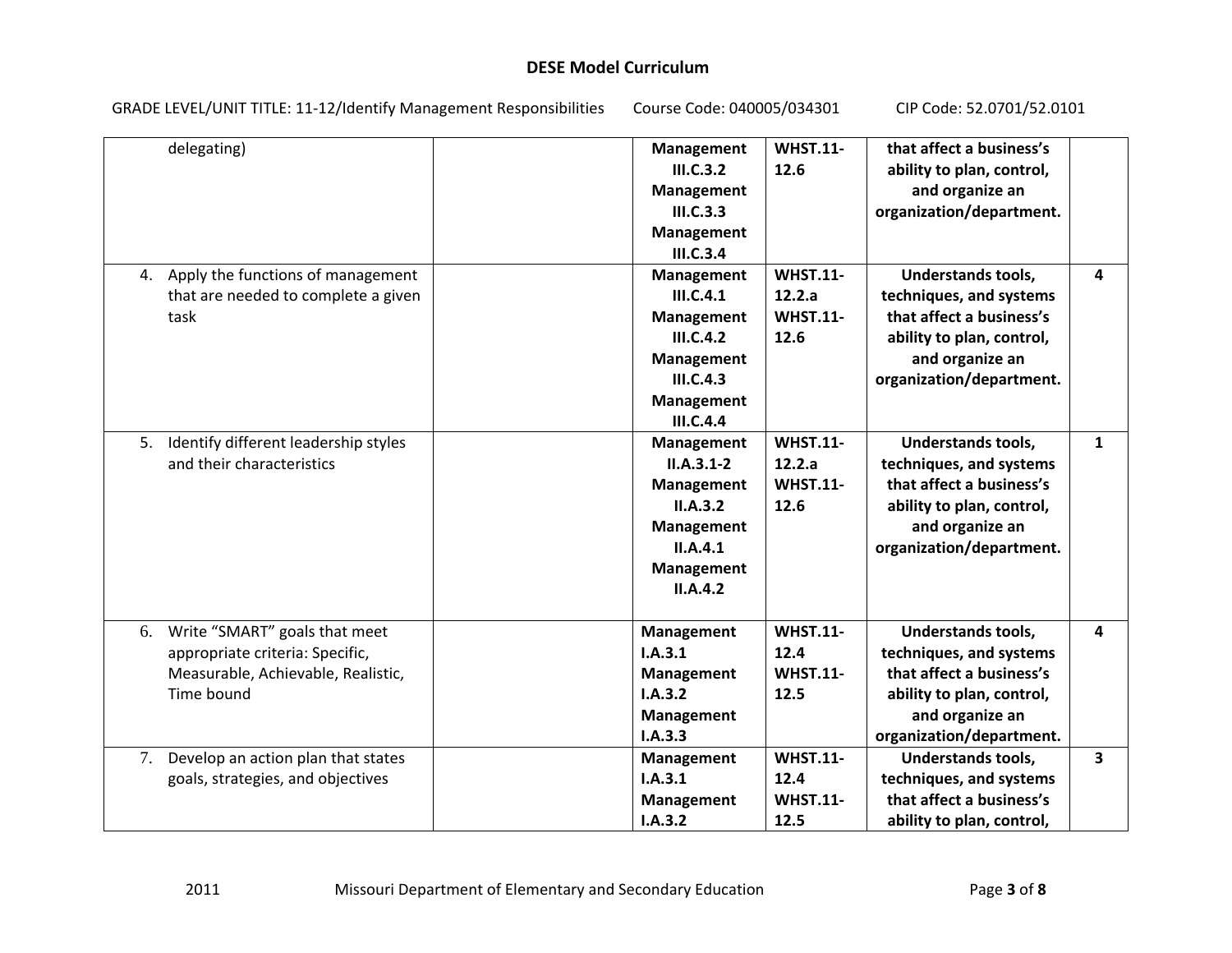GRADE LEVEL/UNIT TITLE: 11‐12/Identify Management Responsibilities Course Code: 040005/034301 CIP Code: 52.0701/52.0101

|                                         | Management        |                 | and organize an             |                |
|-----------------------------------------|-------------------|-----------------|-----------------------------|----------------|
|                                         | I.A.3.3           |                 | organization/department.    |                |
| Demonstrate organizational skill<br>8.  | <b>Management</b> | <b>WHST.11-</b> | <b>Understands tools,</b>   | $\overline{4}$ |
|                                         | I.A.4.1           | 12.2.a          | techniques, and systems     |                |
|                                         | Management        | <b>WHST.11-</b> | that affect a business's    |                |
|                                         | I.A.4.2           | 12.4            | ability to plan, control,   |                |
|                                         | Management        | <b>WHST.11-</b> | and organize an             |                |
|                                         | I.A.4.3           | 12.5            | organization/department.    |                |
|                                         | <b>Management</b> | <b>WHST.11-</b> |                             |                |
|                                         | I.A.4.4           | 12.6            |                             |                |
|                                         | Management        |                 |                             |                |
|                                         | I.A.4.5           |                 |                             |                |
| Apply problem-solving approach in<br>9. | Management        | <b>WHST.11-</b> | Understands techniques,     | 4              |
| making decisions                        | I.A.4.1           | 12.2.a          | strategies, and systems     |                |
|                                         | Management        | <b>WHST.11-</b> | used to foster self-        |                |
|                                         | I.A.4.2           | 12.4            | understanding and           |                |
|                                         | Management        | <b>WHST.11-</b> | enhance relationships       |                |
|                                         | I.A.4.3           | 12.5            | with others.                |                |
|                                         | Management        | <b>WHST.11-</b> |                             |                |
|                                         | I.A.4.4           | 12.6            |                             |                |
|                                         | Management        |                 |                             |                |
|                                         | I.A.4.5           |                 |                             |                |
| 10. Investigate the impact of new       | <b>Management</b> | <b>WHST.11-</b> | <b>Understands tools,</b>   | $\overline{2}$ |
| technology on the workforce             | VIII.A.1.1-2;     | 12.2.a          | strategies, and systems     |                |
|                                         | VIII.A.2.1-2;     | <b>WHST.11-</b> | needed to access,           |                |
|                                         | <b>VIII.A.4.1</b> | 12.4            | process, maintain,          |                |
|                                         |                   | <b>WHST.11-</b> | evaluate, and               |                |
|                                         |                   | 12.5            | disseminate information     |                |
|                                         |                   | <b>WHST.11-</b> | to assist business decision |                |
|                                         |                   | 12.6            | making.                     |                |
| 11. Demonstrate proficiency in          | Management        | <b>WHST.11-</b> | <b>Understands tools,</b>   | 4              |
| computer software applications          | <b>VIII.A.1.1</b> | 12.2.a          | strategies, and systems     |                |
| (word processing, spreadsheets, and     | <b>Management</b> | <b>WHST.11-</b> | needed to access,           |                |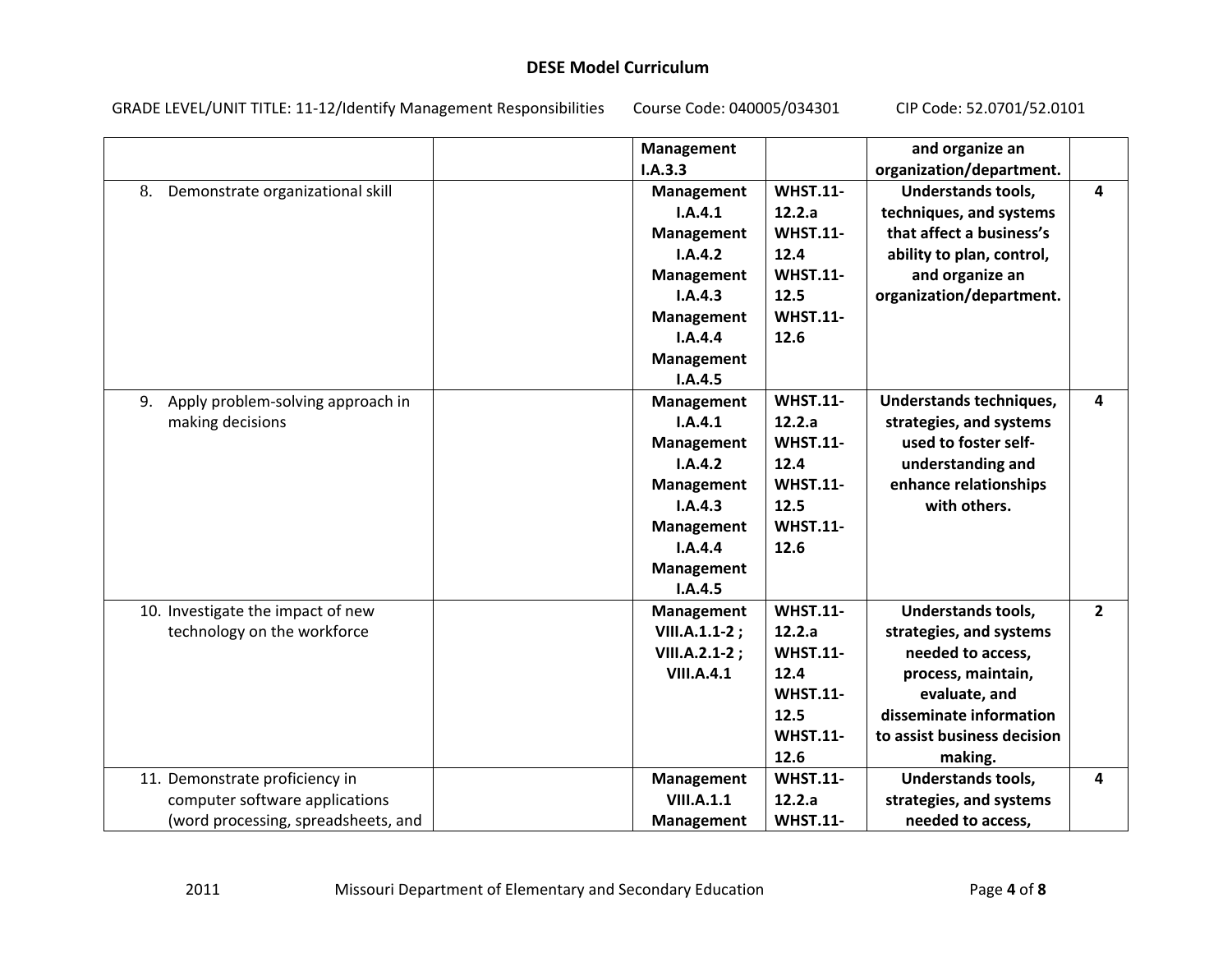GRADE LEVEL/UNIT TITLE: 11‐12/Identify Management Responsibilities Course Code: 040005/034301 CIP Code: 52.0701/52.0101

| databases                                                                                                                                                     | <b>VIII.A.1.2</b>                                                                 | 12.4            | process, maintain,                            |                |
|---------------------------------------------------------------------------------------------------------------------------------------------------------------|-----------------------------------------------------------------------------------|-----------------|-----------------------------------------------|----------------|
|                                                                                                                                                               | Management                                                                        | <b>WHST.11-</b> | evaluate, and                                 |                |
|                                                                                                                                                               | <b>VIII.A.1.3</b>                                                                 | 12.5            | disseminate information                       |                |
|                                                                                                                                                               |                                                                                   | <b>WHST.11-</b> | to assist business decision                   |                |
|                                                                                                                                                               |                                                                                   | 12.6            | making.                                       |                |
|                                                                                                                                                               |                                                                                   |                 |                                               |                |
| 12. Investigate current trends in                                                                                                                             | <b>Management</b>                                                                 | <b>WHST.11-</b> | <b>Understands the</b>                        | $\overline{2}$ |
| business (e.g.,                                                                                                                                               | IX.A.2.1                                                                          | 12.4            | concepts, processes, and                      |                |
| acquisition/downsizing, e-                                                                                                                                    | <b>Management</b>                                                                 | <b>WHST.11-</b> | skills associated with                        |                |
| commerce, data mining, labor                                                                                                                                  | IX.A.2.2                                                                          | 12.5            | identifying new ideas,                        |                |
| market, social issues)                                                                                                                                        |                                                                                   |                 | opportunities, and                            |                |
|                                                                                                                                                               |                                                                                   |                 | methods and with                              |                |
|                                                                                                                                                               |                                                                                   |                 | creating or starting a new                    |                |
| 13. Analyze the physical layout of an                                                                                                                         | <b>Management</b>                                                                 | <b>WHST.11-</b> | project or venture.<br><b>Understands the</b> | 4              |
| office or business for its maximum                                                                                                                            | <b>VIII.A.4.1</b>                                                                 | 12.4            | concepts, processes, and                      |                |
| efficiency                                                                                                                                                    |                                                                                   | <b>WHST.11-</b> | skills associated with                        |                |
|                                                                                                                                                               |                                                                                   | 12.5            | identifying new ideas,                        |                |
|                                                                                                                                                               |                                                                                   |                 | opportunities, and                            |                |
|                                                                                                                                                               |                                                                                   |                 | methods and with                              |                |
|                                                                                                                                                               |                                                                                   |                 | creating or starting a new                    |                |
|                                                                                                                                                               |                                                                                   |                 | project or venture.                           |                |
| ASSESSMENT DESCRIPTIONS*: (Write a brief overview here. Identify Formative/Summative. Actual assessments will be accessed by a link to PDF file or Word doc.) |                                                                                   |                 |                                               |                |
| <b>Organizational Chart Rubric</b>                                                                                                                            |                                                                                   |                 |                                               |                |
|                                                                                                                                                               |                                                                                   |                 |                                               |                |
|                                                                                                                                                               |                                                                                   |                 |                                               |                |
|                                                                                                                                                               |                                                                                   |                 |                                               |                |
| *Attach Unit Summative Assessment, including Scoring Guides/Scoring Keys/Alignment Codes and DOK Levels for all items. Label each                             |                                                                                   |                 |                                               |                |
| assessment according to the unit descriptions above (i.e., Grade Level/Course Title/Course Code, Unit #.)                                                     |                                                                                   |                 |                                               |                |
| Obj.#<br><b>INSTRUCTIONAL STRATEGIES (research-based): (Teacher Methods)</b>                                                                                  |                                                                                   |                 |                                               |                |
|                                                                                                                                                               |                                                                                   |                 |                                               |                |
| 6, 7, 8,                                                                                                                                                      | 1. Teacher led instruction on writing smart goals. See the following for samples: |                 |                                               |                |

2011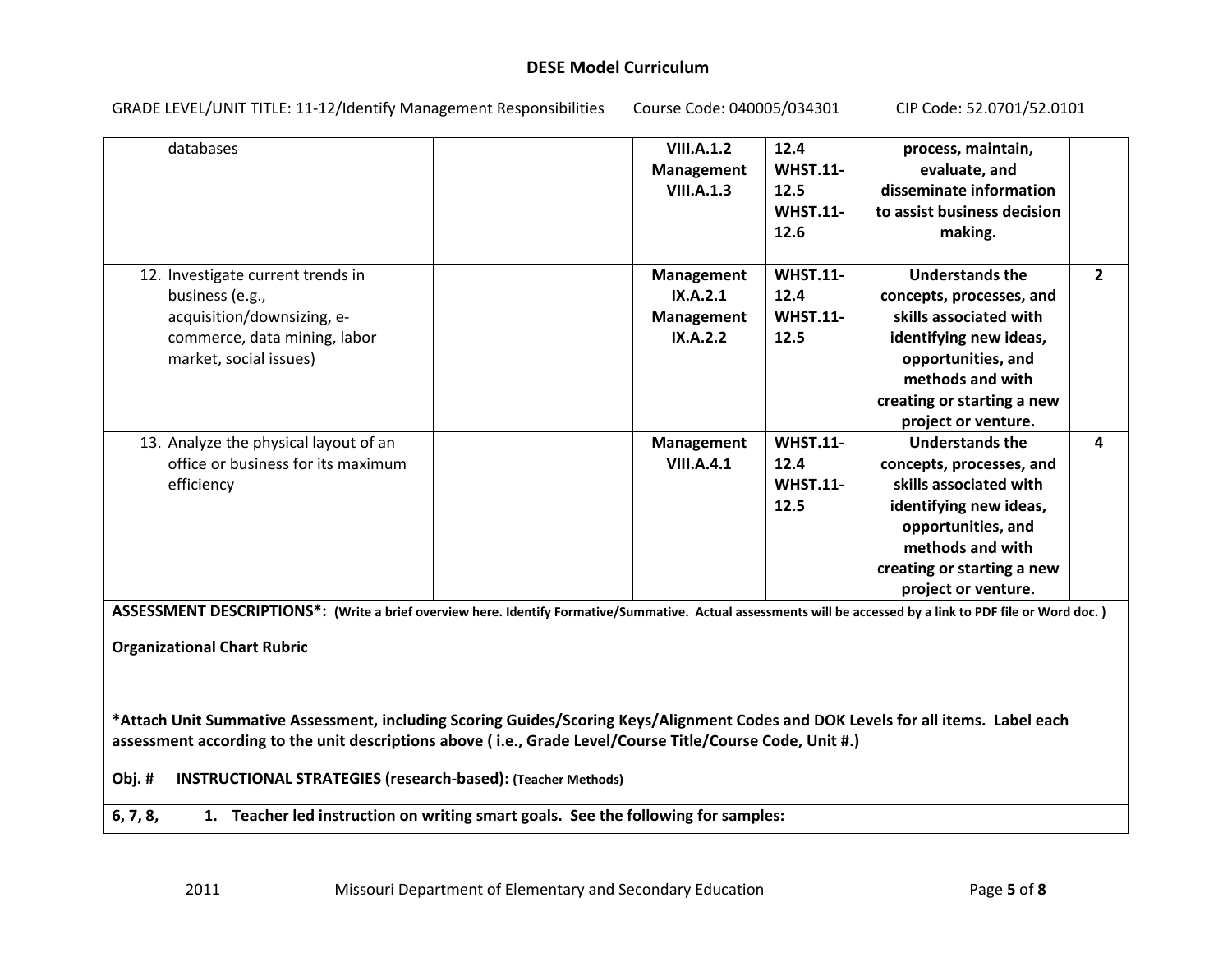|                              | GRADE LEVEL/UNIT TITLE: 11-12/Identify Management Responsibilities<br>Course Code: 040005/034301<br>CIP Code: 52.0701/52.0101                                                                                                                                                                                                                                                                                |
|------------------------------|--------------------------------------------------------------------------------------------------------------------------------------------------------------------------------------------------------------------------------------------------------------------------------------------------------------------------------------------------------------------------------------------------------------|
| 9, 11,                       | http://www.getorganizedwizard.com/articles/how-to-set-smart-goals/ or                                                                                                                                                                                                                                                                                                                                        |
| 12, 13                       | http://www.getorganizedwizard.com/resources/videos/video-how-to-write-smart-goals/                                                                                                                                                                                                                                                                                                                           |
| 3, 4, 5,<br>8, 9,<br>10, 11  | 2. Student research on Management levels.                                                                                                                                                                                                                                                                                                                                                                    |
| 1, 2                         | 3. Cooperative learning                                                                                                                                                                                                                                                                                                                                                                                      |
| Obj.#                        | <b>INSTRUCTIONAL ACTIVITIES: (What Students Do)</b>                                                                                                                                                                                                                                                                                                                                                          |
| 6, 7, 8,<br>9, 11,<br>12, 13 | 1. Students will work in teams to develop S.M.A.R.T. goals for a given project/task.                                                                                                                                                                                                                                                                                                                         |
| 3, 4, 5,<br>8, 9,<br>10, 11  | 2. Students will utilize the Internet and other technology to research business strategies, leadership styles, and management<br>responsibilities.                                                                                                                                                                                                                                                           |
| 1, 2                         | 3. Students will identify managerial roles and situations in which managers perform these various roles by analyzing job<br>descriptions and case studies and create a spreadsheet and graph to present the findings.                                                                                                                                                                                        |
|                              | UNIT RESOURCES: (include internet addresses for linking)                                                                                                                                                                                                                                                                                                                                                     |
|                              | <b>Resources @ MCCE:</b>                                                                                                                                                                                                                                                                                                                                                                                     |
|                              | G&C 32.0107 R314 - Leadership: Personal Development and Career Success                                                                                                                                                                                                                                                                                                                                       |
| <b>Cliff Ricketts</b>        |                                                                                                                                                                                                                                                                                                                                                                                                              |
|                              | ALBANY, NY, DELMAR PUBLISHERS, 1997.                                                                                                                                                                                                                                                                                                                                                                         |
|                              | BOOK - Information to help students become more successful in life and the workplace. Includes information to learn and enhance personal<br>development and communication skills; how to select a job; get a job; and attain career success. Thinking skills: problem solving, decision<br>making, goal setting. Self concept and learning styles. Interviewing; employability; financial management skills. |
|                              | R 20.0101 M113 - Building Everyday Leadership in All Teens: Promoting Attitudes and Actions for Respect and Success                                                                                                                                                                                                                                                                                          |
|                              | Marian G. MacGregor, M.S.                                                                                                                                                                                                                                                                                                                                                                                    |
|                              | MINNEAPOLIS, MN, FREE SPIRIT PUBLISHING, 2007.                                                                                                                                                                                                                                                                                                                                                               |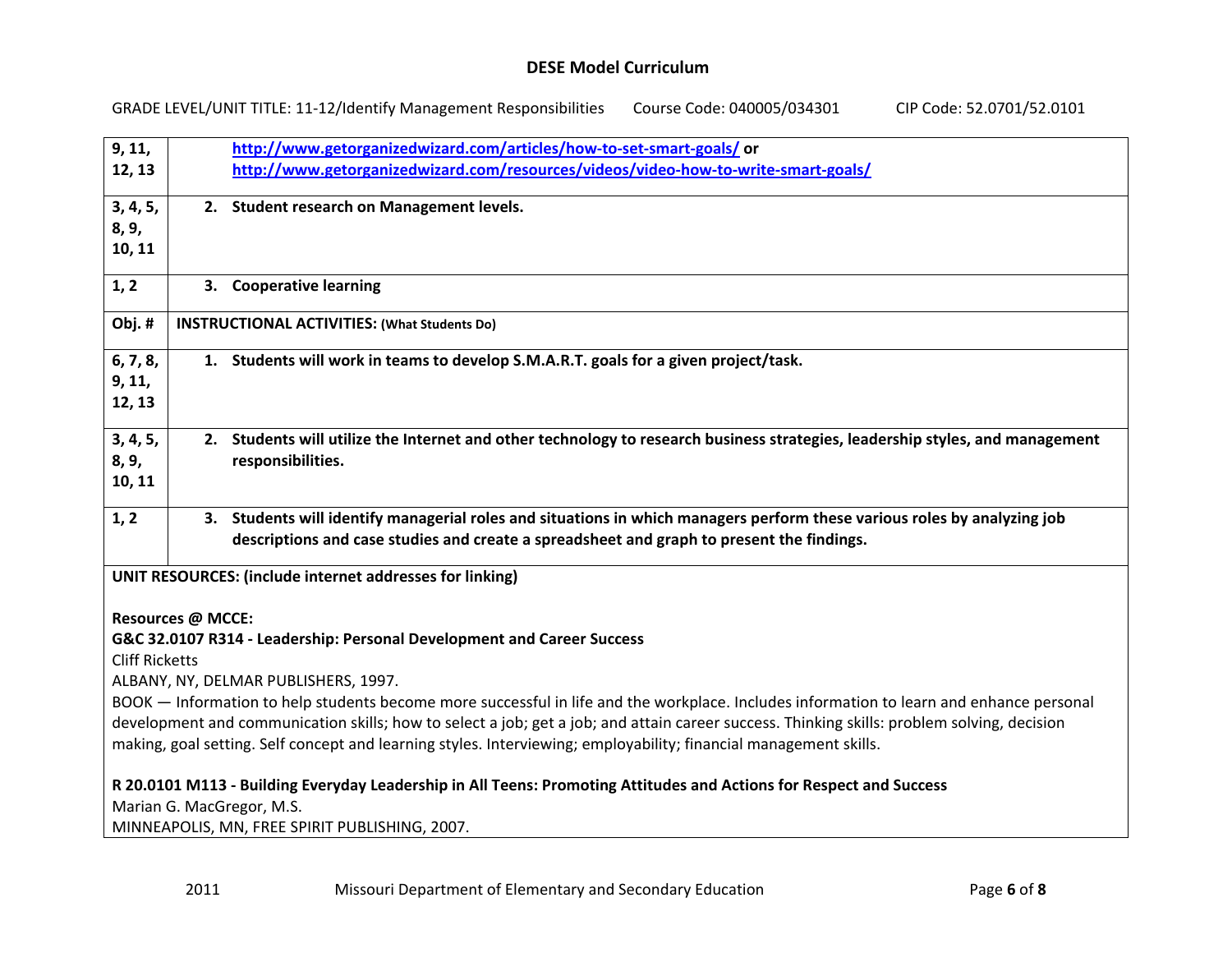GRADE LEVEL/UNIT TITLE: 11‐12/Identify Management Responsibilities Course Code: 040005/034301 CIP Code: 52.0701/52.0101

BOOK — This curriculum guide was designed to help teens (grades 6 ‐ 12) explore what it means to be <sup>a</sup> leader, how to work with others, ethical decision‐making, risk‐taking, team‐building, communication, creative thinking, and more. Teaches practical leadership skills through activities, discussion, observation, reading, writing, and goal setting. Grades 6 ‐ 12.

## **MCE CD ROM 10 ‐ Managing People**

CEV Multimedia

LUBBOCK, TX, CEV MULTIMEDIA, 2005.

Microsoft® PowerPoint® — The ability to effectively manage employees is highly prized. This Microsoft® PowerPoint® presentation explores the important roles involved in human resource management, and the traits which constitute <sup>a</sup> good manager. Multiple management strategies and theories are also presented and analyzed. 70 slides. Requirements: Adobe® Acrobat® Reader®, Win 2000/SP/Vista, MAC OSX

## **MCE DVD ROM 46.3 ‐ Be Prepared to Lead**

Kantola Productions

MILL VALLEY, CA, KANTOLA PRODUCTIONS, 2005.

DVD ROM — This program defines four distinct management approaches, and helps the viewer see which style individuals tend to instinctively fall back on when the going gets tough. It then describes which employees respond best to the different methods, and explains how <sup>a</sup> leader can modify their natural approach, using the other techniques as needed to achieve better outcomes. Learn how to: Recognize leadership potential; Build leadership traits; Earn the trust of <sup>a</sup> team; Build vision and communication skills; Recognize leadership errors; Develop <sup>a</sup> personal leadership style. 27 minutes.

# **MCE DVD ROM 44 ‐ Corporate Social Responsibility: From Principles to Profit**

Films for the Humanities & Sciences

PRINCETON, NJ, FILMS FOR THE HUMANITIES & SCIENCES, 2004.

DVD ROM — This program looks at how product and service providers develop and implement better business practices to satisfy shareholders, customers, employees, and the community. Companies such as Shell, DHL, Nike, and GlaxoSmithKline‐‐placed on the hot seat by Greenpeace, the World Wildlife Fund, Oxfam, and other watchdog groups‐‐explain how they dealt with environmental impact management, ethical supply chain management, equitable treatment of employees, proactive addressing of consumer disgruntlement, and accurate assessment of shareholder sentiment. 51 minutes.

# **MCE 11.0112 C32 ‐ Practical Solutions for Everyday Work Problems**

Elizabeth Chesla

NEW YORK, NY, LEARNING EXPRESS, 2000.

BOOK — This comprehensive and easy‐to‐use book shows you how to stop feeling overwhelmed and intimidated when difficulties arise at work.